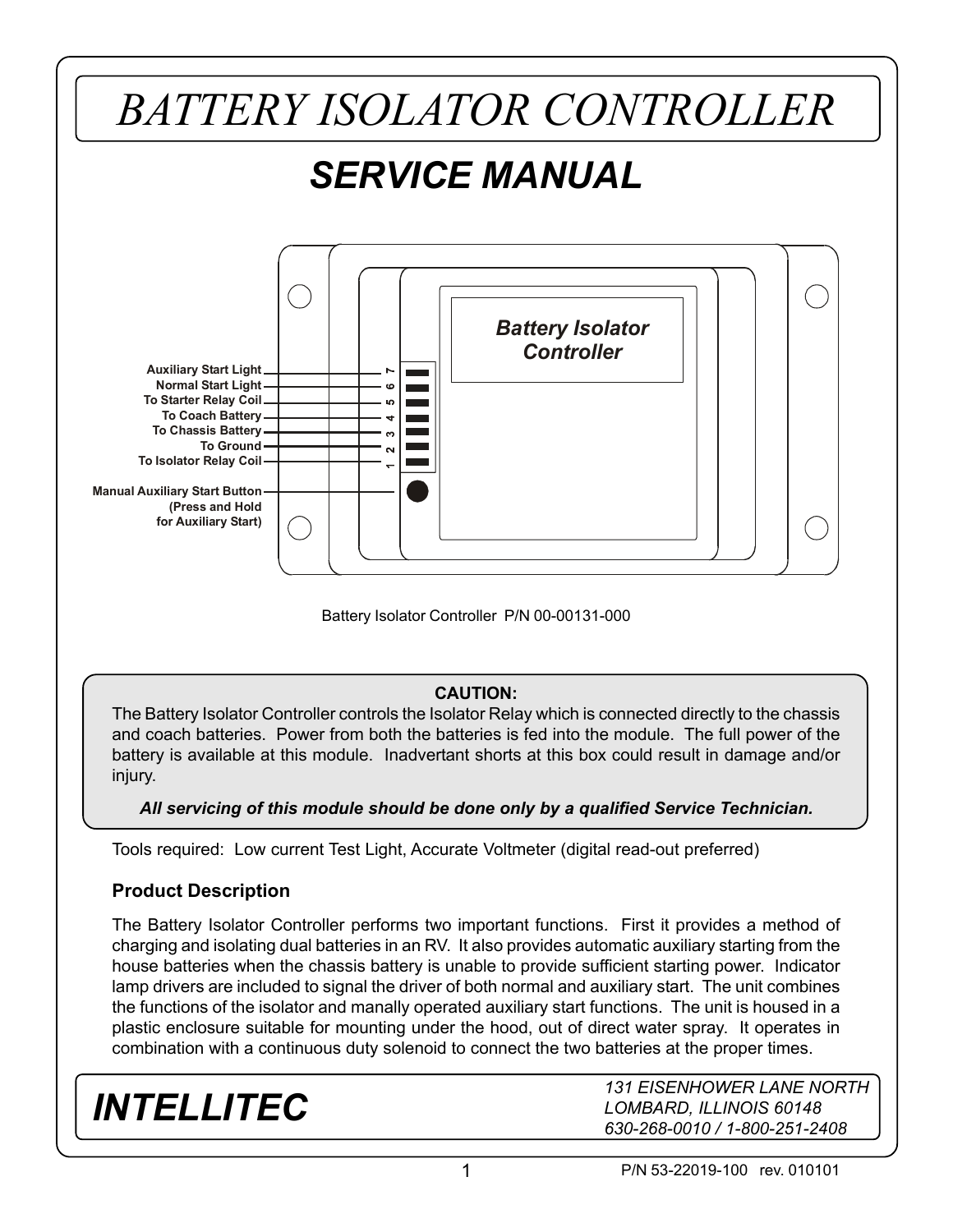# *BATTERY ISOLATOR CONTROLLER*

#### *How It Works*

#### **Isolator Function**

The unit operates as an isolator by sensing the level of voltage on the chassis 12 volt system. When this voltage goes *above* 13.3 volts for approximately 12 seconds, as happens when the engine is running normally (normal alternator output voltage is approximately 14.4 volts), it will close the isolator relay providing charging current to the coach battery. When the ignition switch is turned off, the relay will open immediately.

If the voltage should fall *below* 12 volts for more than two seconds while the ignition is on, the relay will drop out to feed all the alternators available output to the chassis battery to keep the engine running. This might happen when the alternator is not able to supply sufficient current to all of the loads. When the chassis voltage goes *above* 13.3 volts again, the relay will again close in about two seconds to retry and charge the coach battery. The resultant flickering of lights would alert the driver of the system overload.

#### **Auxiliary Start Function**

The Auxiliary Start function operates by sensing the voltage of both batteries. If when starting, the chassis battery voltage falls below 9 volts for about 1/2 second and the coach battery is above 9 volts, the isolator relay will be closed and held until the starter switch is released. This parallels the coach and chassis batteries, providing the needed boost for starting. The indicator lamp drivers will control 2 optional dash mounted lights, a NORMAL START and an AUXILIARY START. Under normal starting conditions, the NORMAL START indicator light will light when the starter is being activated and will remain on for approximately 3 seconds after the starter switch is off. During cranking, should the auxiliary start function occur, the NORMAL START light will go out and the AUXILIARY START lamp will come on for approximately 3 seconds after release of the starter switch.

### *INTELLITEC*

*131 EISENHOWER LANE NORTH LOMBARD, ILLINOIS 60148 630-268-0010 / 1-800-251-2408*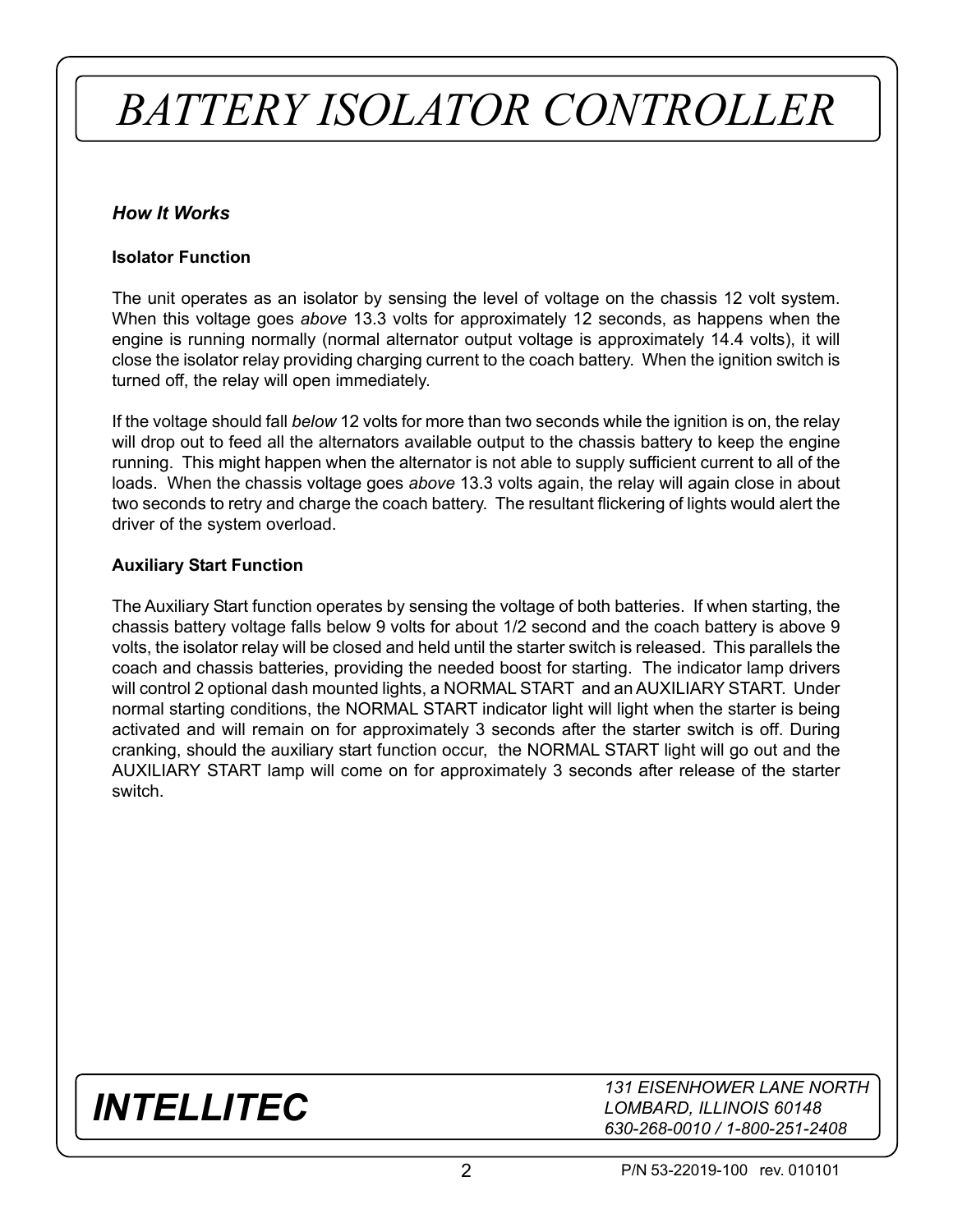# *BATTERY ISOLATOR CONTROLLER*

#### **Trouble Shooting**

| <b>Problem</b>                            | <b>Possible Cause / Solution</b>                                                                                                                                                                    |
|-------------------------------------------|-----------------------------------------------------------------------------------------------------------------------------------------------------------------------------------------------------|
| Coach battery not charging                | With engine running, chassis voltage must<br>be above 13.5 volts (Pin 3 on BIC) If less than<br>13.3 volts, check vehicle's charging system.                                                        |
|                                           | Check ground on module (Pin 2 on BIC)                                                                                                                                                               |
|                                           | Check for voltage on coil of isolator relay after<br>engine has been running for at least 20<br>seconds. (Pin 1 on BIC) Voltage should be<br>approximately 12 volts. If no voltage, replace<br>BIC. |
|                                           | If 12 volts is applied to isolator relay coil, check<br>for voltage drop across the isolator relay<br>contacts. If the drop is greater than 0.3 volts,<br>replace relay.                            |
| Chassis battery continues to drain        | Check voltage on module with ignition off.<br>(Pins 1 and 4 on BIC) should be 0 volts. If not,<br>check wiring.                                                                                     |
|                                           | Check for continuity across the isolator relay<br>contacts, the relay should be open with no<br>voltage applied to coil.                                                                            |
| Auxiliary Start Function will not operate | While starting engine, chassis battery voltage<br>(Pin 3) must be between 9.0 and 1.5 volts for<br>auxiliary start to occur. If below 1.5 volts, use<br>auxiliary start button located on the BIC.  |
|                                           | Coach battery voltage (Pin 4) must be above 9<br>volts for the auxiliary start function to occur.                                                                                                   |
|                                           | While starting engine, Pin 5 of BIC (wire from<br>starter solenoid) should be at the battery<br>voltage.                                                                                            |
|                                           | Check Ground on Pin 2 of BIC.                                                                                                                                                                       |
|                                           | While starting engine, check for voltage on<br>isolator relay coil (Pin 1). If no voltage, replace<br>BIC. If battery voltage appears on coil, replace<br>isolator relay.                           |
|                                           |                                                                                                                                                                                                     |

## *INTELLITEC*

*131 EISENHOWER LANE NORTH LOMBARD, ILLINOIS 60148 630-268-0010 / 1-800-251-2408*